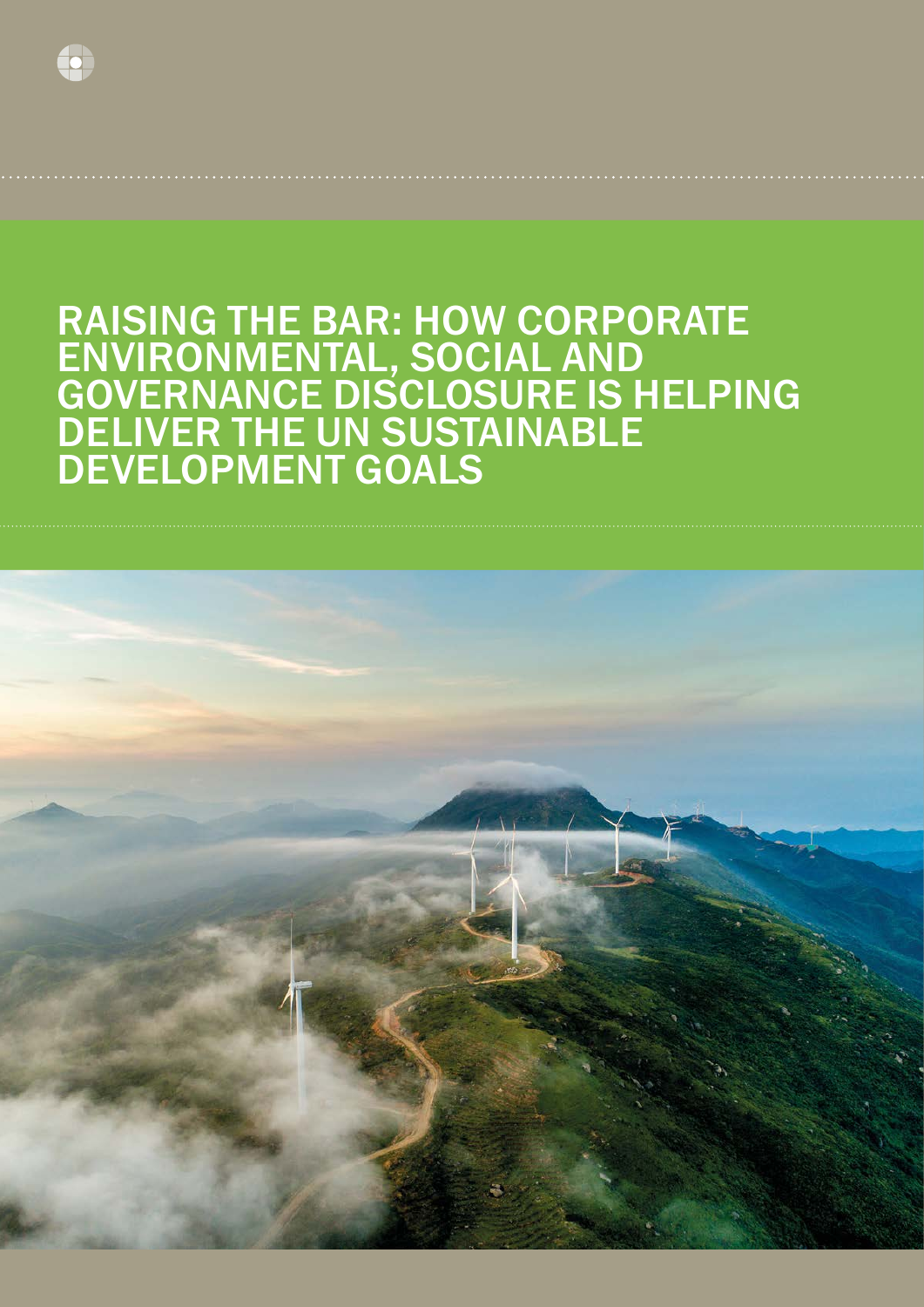"In line with the Green Economy Transition (GET), the EBRD is on track to achieve its objectives to increase green financing to 40 per cent of its annual business volume by 2020."



Promoting environmentally sound and sustainable development is a core part of the EBRD's mandate. In line with its 2015 Green Economy Transition approach, the EBRD is on track to achieve its ambitious target to increase green financing to 40 per cent of its annual business volume by 2020.<sup>1</sup> In fact, the Bank surpassed this target in 2019. The GET approach is aligned with the 2015 Paris Climate Agreement, and is delivered through the EBRD's unique business model combining investments, concessional financing, policy engagement and technical support. The Bank has also embraced the strategic long-term vision for development, as set out in the United Nations' Sustainable Development Goals (SDGs).

The SDGs are the global blueprint for environmentally sustainable and inclusive economic development. There are just 10 years to go before the 2030 deadline to achieve the Goals, to which members of the international community signed up in 2015.

Pursuing the SDGs is closely linked with delivery of the EBRD's mandate, as encapsulated in the six Transition Qualities by which impact is measured. These define a sustainable, well-functioning market economy as competitive, well governed, green, inclusive, resilient and integrated.2 In addition, the Bank has a robust and inclusive Environmental and Social Policy ensuring proper safeguards are put in place in every project and benefits for the wider community are maximised.3





## 1

VESSELINA HARALAMPIEVA SENIOR COUNSEL, EBRD HaralamV@ebrd.com

with a contribution by

## 2

KATE HARRINGTON HarringK@ebrd.com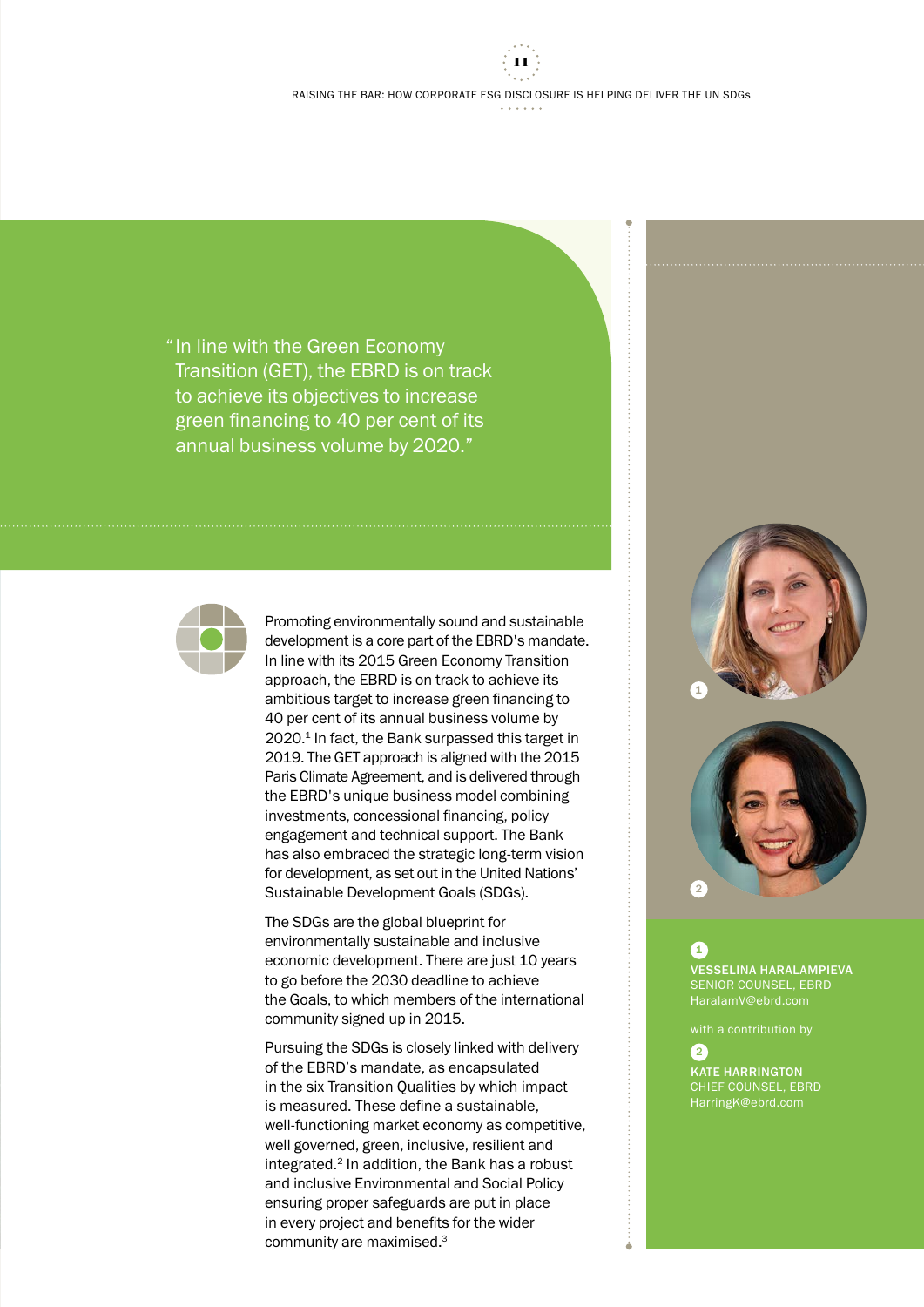LAW IN TRANSITION JOURNAL 2020 12

Four years after the SDGs were created, progress has been made in some areas, but it is clear that a "much deeper, faster and more ambitious response on a global level is needed to unleash the social and economic transformation needed to achieve our 2030 goals," according to the Secretary-General of the United Nations António Guterres.

The lack of progress is particularly apparent when looking at SDGs related to the environment, such as climate action and biodiversity. The impacts of climate change and increasing inequality across and within countries are factors that are undermining progress on the sustainable development agenda, threatening to reverse many of the gains made over the last decades that have improved people's lives, warns the United Nations' latest report on the Sustainable Development Goals.4

## CLIMATE ACTION

There are numerous factors in a complex world that contribute to driving big transformation towards a low-carbon and resilient economy. Nonetheless, over the last couple of years, several key interconnected trends have emerged, which influence this transformation on a global and regional level.

First, the impacts of climate change are becoming far more tangible. People and governments increasingly have to deal with the impacts of a warmer world: extreme weather, heatwaves, a rising sea level and ocean acidification are intensifying. Businesses are experiencing financial losses from the unpredictability of the climate. Natural disasters and the collapse of



The EBRD is supporting the economies where it invests in developing renewable energy markets and in implementing competitive renewable energy auctions that ensure increased transparency and low prices for end consumers.

ecosystems are causing increased food insecurity, displacement and widening inequality gaps. Simultaneously, general awareness is growing and many national, city and regional leaders have called for urgent, coherent and transformative climate action.

Second, there has been a strong social movement on a global scale that has been driven by young people who are calling for change. This wave of activism is shaping public opinion and has led to a growing focus on the climate change challenge in the media and in political debate.

Third, the cost of renewable energy technology is plunging, largely due to ambitious national policies, earlier subsidies and current targets for green energy. Other technologies are becoming increasingly attractive (for example, energy storage) and their deployment will help reduce dependency on fossil fuels. Digital technologies are transforming the energy sector and other industries: for example, the application of data gathering, open access data and smart contracts are increasingly becoming integral to the decarbonisation and decentralisation of energy systems, while artificial intelligence and disruptive technologies are being used for verifying and analysing companies' environmental, social and governance (ESG) data.

#### INVESTORS SHIFT TO SUSTAINABLE PRODUCTS AND SEEK ESG REPORTS

The fourth factor is closely related to the concerns of corporations and investors about sustainable investment and the impacts of climate change. Investors are taking a sustainable approach to pursue their investment objectives by requesting ESG insights into traditional investment approaches. There is overwhelming research showing that better management of ESG risks leads to better long-term financial performance of firms.<sup>5</sup> The strength of this relationship depends, among other things, on the type of industry in question, the firm's location and the quality of governance in the country where the firm is located.

Reports show that the ESG disclosure rate for top companies has quadrupled since 2011. It has been a significant challenge to decipher this data, which has burgeoned in recent years. In addition, the range of ESG reporting frameworks, standards and voluntary initiatives is expanding, making the reporting landscape complex and challenging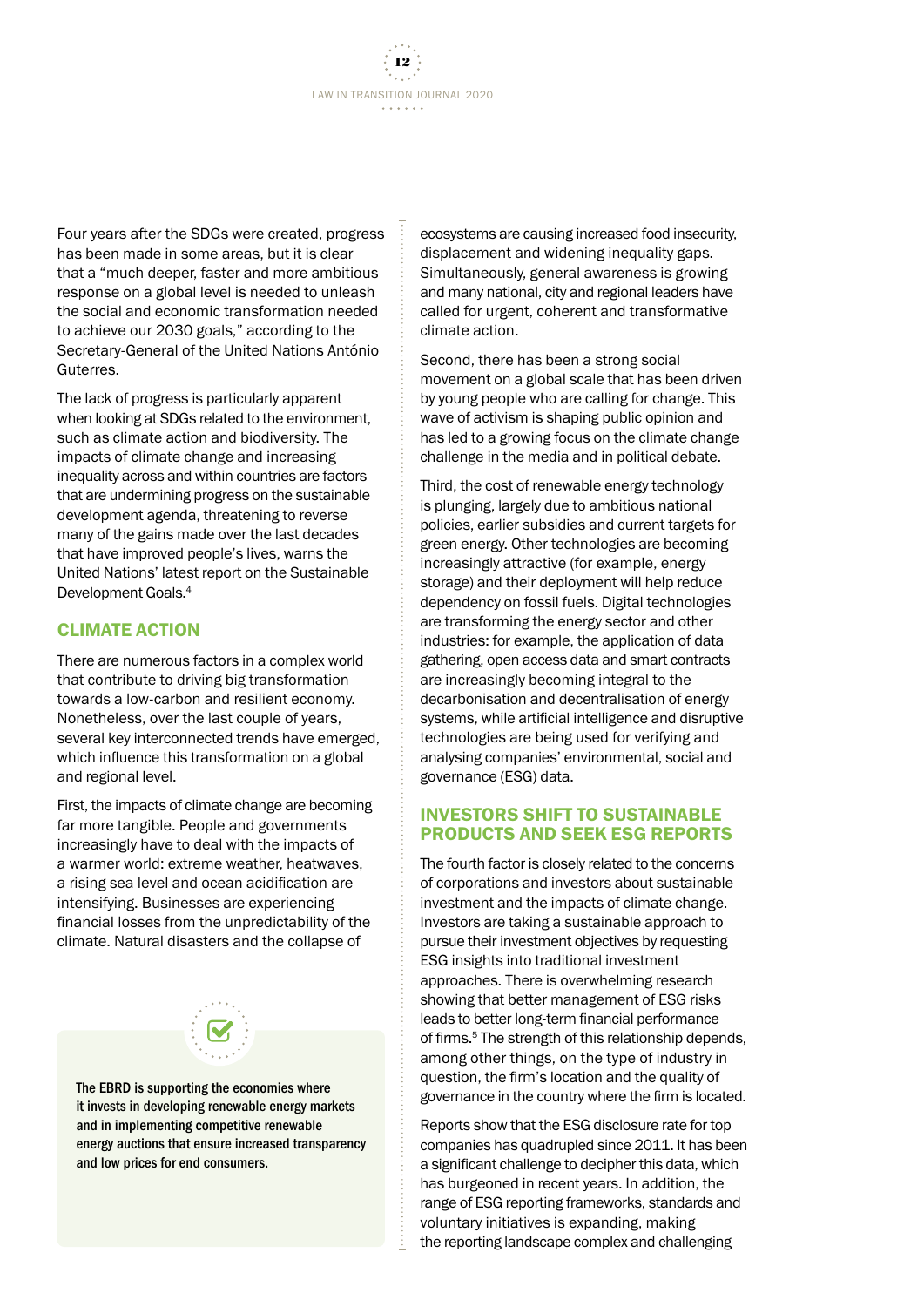## RAISING THE BAR: HOW CORPORATE ESG DISCLOSURE IS HELPING DELIVER THE UN SDGs 13



for companies, especially for those from emerging markets. Criticism has been directed at a lack of standardisation of data, favouritism of some ESG considerations over others, a lack of historical data and the fact that some sectors report more than others. A growing number of ESG ratings providers are tackling these problems, but challenges in implementation and a lack of consistency and comparability of reports remain. Investors are increasingly enquiring about sustainable investment, including the risks and opportunities emerging from energy transition in a warmer world. Accordingly, market-leading initiatives and standards have been developed which acknowledge that useful corporate information on climate-related risks and opportunities will help mitigate the risk of financial loss and reveal the potential for financial gain.

Some of these reporting frameworks and standards apply to investors, such as the UN Principles for Responsible Investment (UNPRI), which require investors to have appropriate disclosure on ESG issues by the entities in which they invest. While others, such as the OECD

"To achieve the SDGs in Europe, the European Commission developed the Sustainable Finance Action Plan. The Plan aims to redirect capital flows towards a more sustainable economy, mainstream sustainability in risk management and foster transparency and long-termism."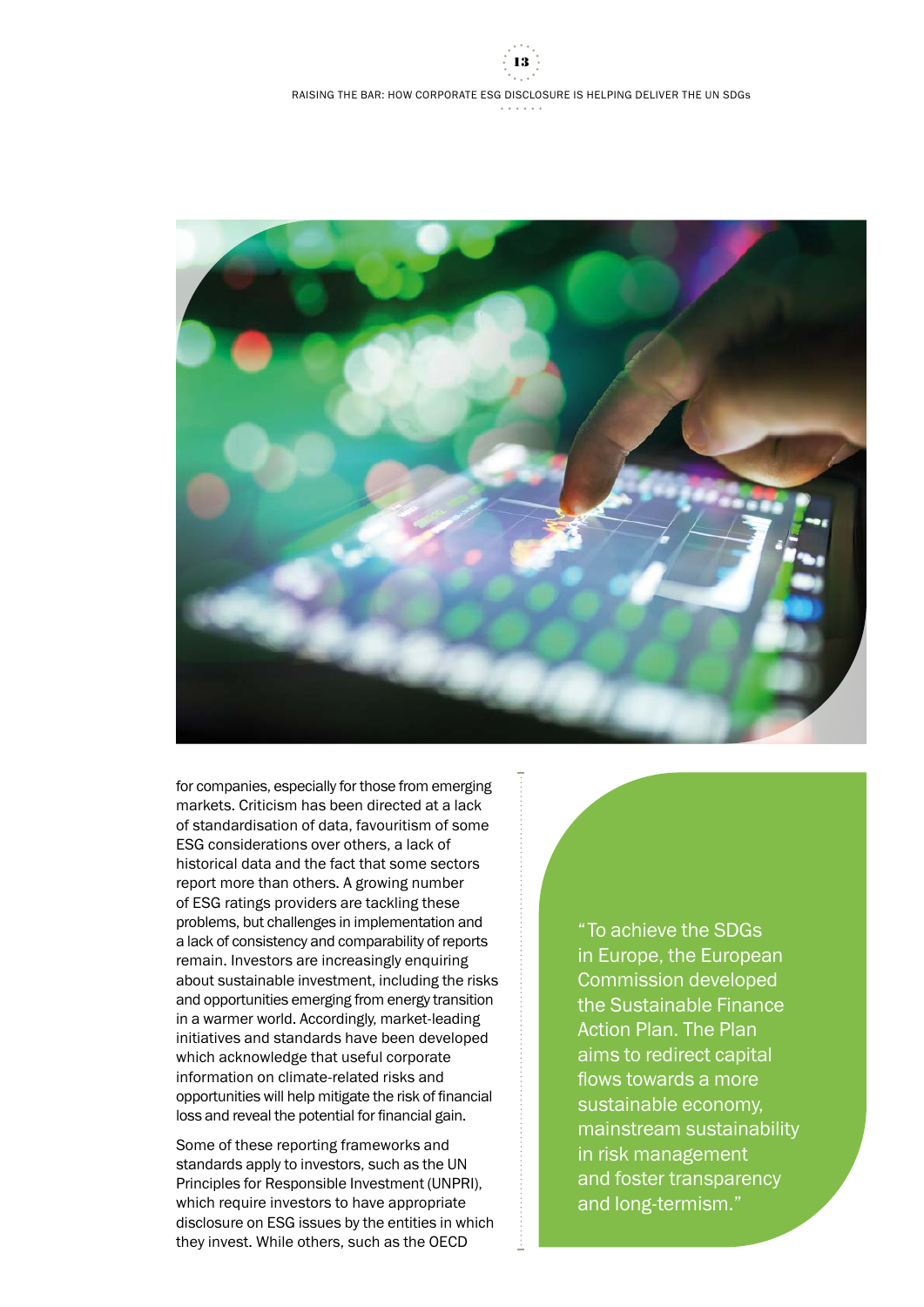LAW IN TRANSITION JOURNAL 2020 14

Guidelines for Multinational Enterprises and the Due Diligence Guidance of Responsible Conduct, apply directly to corporates. The market-led recommendations of the Task Force on Climate-related Financial Disclosures (TCFD), for example, apply directly to corporates and aim to ensure that investors, lenders and insurance underwriters have sufficient information about how climate change could affect their actual and proposed investment. Other disclosure bodies join forces to ensure consistency in their standards and requirements and contribute to the emergence of knowledge around the good practices in implementing the TCFD recommendations.<sup>6</sup> Blackrock, a global investment management company, announced that the companies it invests in will be asked to disclose information in line with the guidelines of the Sustainability Accounting Standards Board and the TCFD. This may be a real game changer for the market as it is encouraging its financial institutions to do so too.7 Nonetheless, providing decision-useful sustainability reporting remains a challenge, especially in emerging economies where reporting is patchy and burdensome. Clearly there is a role for development banks to play.

The EBRD is a signatory to UNPRI and was the first multilateral development bank (MDB) to support the TCFD.

Sharing their ambition for climate action, in 2018 the EBRD and other MDBs signed a joint declaration aligning their activities with the goals of the Paris Agreement. The MDBs stated that: "there is an international consensus on the urgent need to ensure that policy engagements and financial flows are consistent with a pathway towards low greenhouse gas emissions and climate-resilient development."8 In 2019 the MDBs announced plans to increase the global climate action investments they support each year to US\$ 175 billion by 2025.<sup>9</sup>

#### EMERGING REGULATORY FRAMEWORKS

The fifth central factor driving markets to low carbon and resilient transformation is the move by governments and regulators to standardise and simplify ESG disclosure regimes, which will increase board-level engagement on this topic in the short to medium term.10 To achieve the SDGs in Europe, the European Commission developed the Sustainable Finance Action Plan. The Plan aims to redirect capital flows towards a more sustainable economy, mainstream sustainability in risk management and foster transparency and long-termism. Accordingly, the European Commission has adopted 10 separate action points, including developing legislative proposals in relation to some of the work streams. Key contributions of the Plan include establishing a European Union (EU) classification system for sustainable activities (so-called taxonomy), strengthening sustainability disclosure and accounting rule-making and fostering sustainable corporate governance. The EU's ambition to mainstream sustainable investment by providing the relevant definitions, tools and regulatory regime will help develop a consistent and comparable assessment and reporting of ESG data. In 2019 the EU incorporated TCFD recommendations in its supplement to the Guidelines on Non-Financial Reporting, which is another positive development towards streamlined reporting requirements.

On a national level, for example, the UK's Financial Reporting Council encourages nonfinancial reporting and requires companies to report on their principal risk and environmental matters, when material. The UK's Green Finance Strategy (July 2019) aims to align private-sector financial flows with clean, environmentally sustainable and resilient growth. France is among the first countries to require institutional investors to disclose information about their contributions to climate goals, compelling them to provide information on the methodology applied under the "comply or explain" approach. Other countries are also moving to provide guidance for ESG reporting. Meanwhile, the Network for Greening the Financial System, a group of central banks and financial regulators, has put forward recommendations aimed at making climate risk management a standard component of financial supervision across a range of advanced and emerging market economies.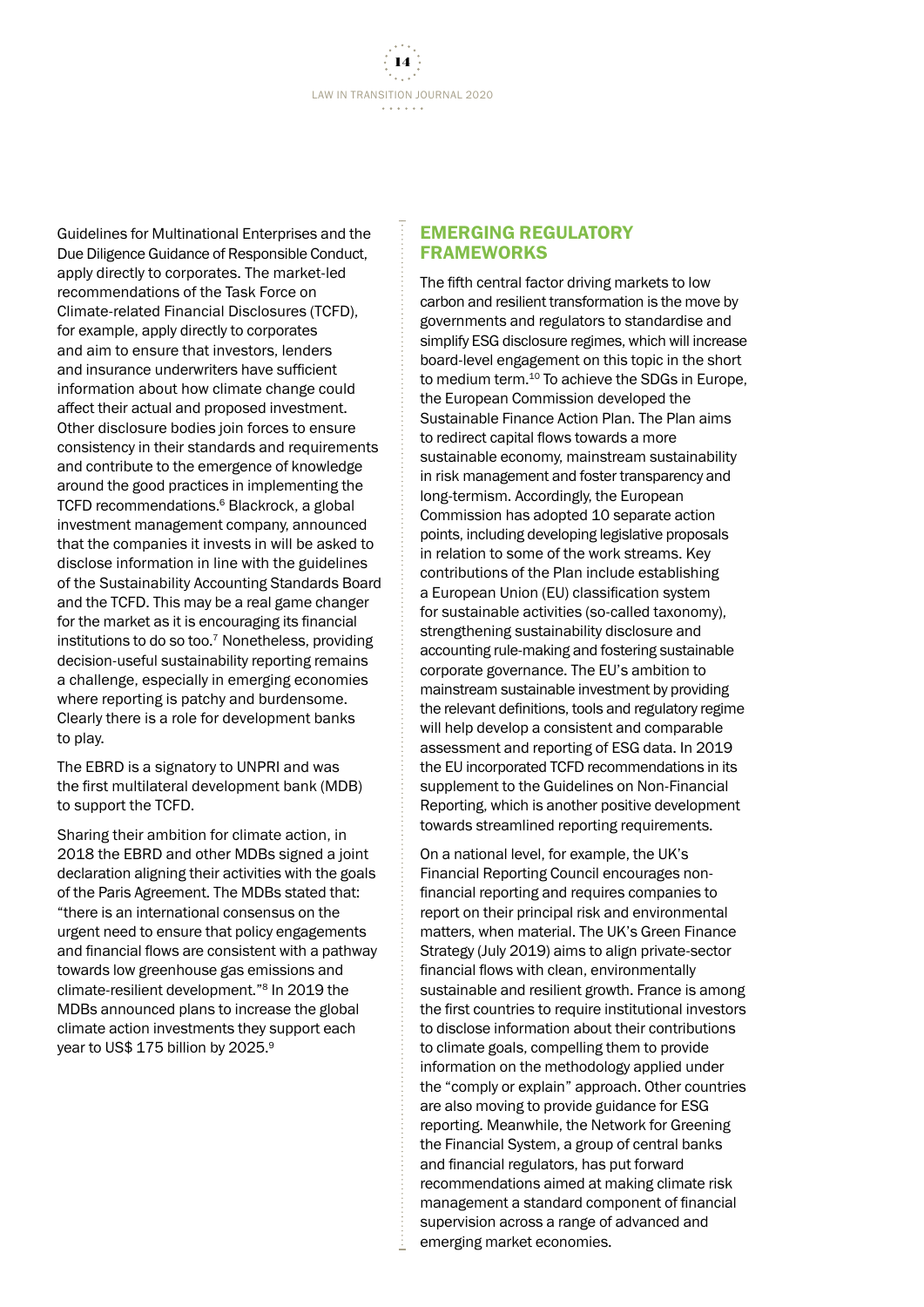15

Lastly, another factor is the increasing number of legal claims brought in courts by shareholders against companies and company directors for failing to disclose information related to climate risk, for failing to account for possible risks to carbon-intensive assets or for contributing to extreme weather conditions by burning fossil fuels and raising CO<sub>2</sub> levels in the atmosphere. In some cases, claimants are seeking billions of dollars in damages. Such climate liability risks can be mitigated, if companies develop long-term strategies and disclosure policies for climaterelated risks.

The uptake of climate governance for companies, in practice, especially in emerging countries, is still at an early stage. [A 2018 EBRD study led by the LTP](https://2019.lit-ebrd.com/articles/)  highlighted the key practices that have emerged for companies to adopt in line with international standards. A senior buy-in at the highest level is essential. Nonetheless, even with the right buy-in, developing a forward-looking strategy incorporating the climate may still take several years, requiring close cooperation of finance, risk management and audit teams, as well as local business units in order to account for local climate-related risk and impacts. Furthermore, companies may also need to establish partnerships with experts and scientific organisations in order to translate scientific data into workable and operational action plans and to improve access to data. More mature companies should carry out climate scenario modelling tests to feed into the analysis of risks and opportunities and to support organisational decision-making processes. Governance of climate risks also needs to be supported by regular meetings of designated governance bodies and training for board members and key managerial staff.

Based on the study the EBRD has launched a pilot project to support an energy-sector client in developing an action plan to identify, assess and manage climate-related risks and enhance its climate governance. This will lead to an open and transparent dialogue with investors, policymakers and stakeholders on managing climate risks and opportunities and will make the company more climate-resilient.

## **OPPORTUNITIES** IN A CHANGING WORLD

Despite market, litigation and emerging regulatory pressure to report on ESG and the climate in particular, there are also valuable incentives that exist to accelerate progress by leveraging the opportunities in tackling climate change. Financial experts have stated that firms that do not adapt "will go bankrupt", while "there will be great fortunes" for those who are working to tackle global warming.<sup>11</sup> Interlinking climate action with the rest of the SDGs will also unveil opportunities. Reducing greenhouse gas emissions, for instance, goes hand in hand with creating jobs, building more liveable cities and improving health and prosperity for all.

It is expected that the emerging frameworks and alignment initiatives will provide a cornerstone for transforming the financial system to reward the most sustainable companies and allow their solutions to achieve the scale that society needs. Delivering on the Paris Agreement and the SDGs requires improved, robust, meaningful ESG and climate disclosure practices.

> "It is expected that the emerging frameworks and alignment initiatives will provide a cornerstone for transforming the financial system to reward the most sustainable companies and allow their solutions to achieve the scale that society needs."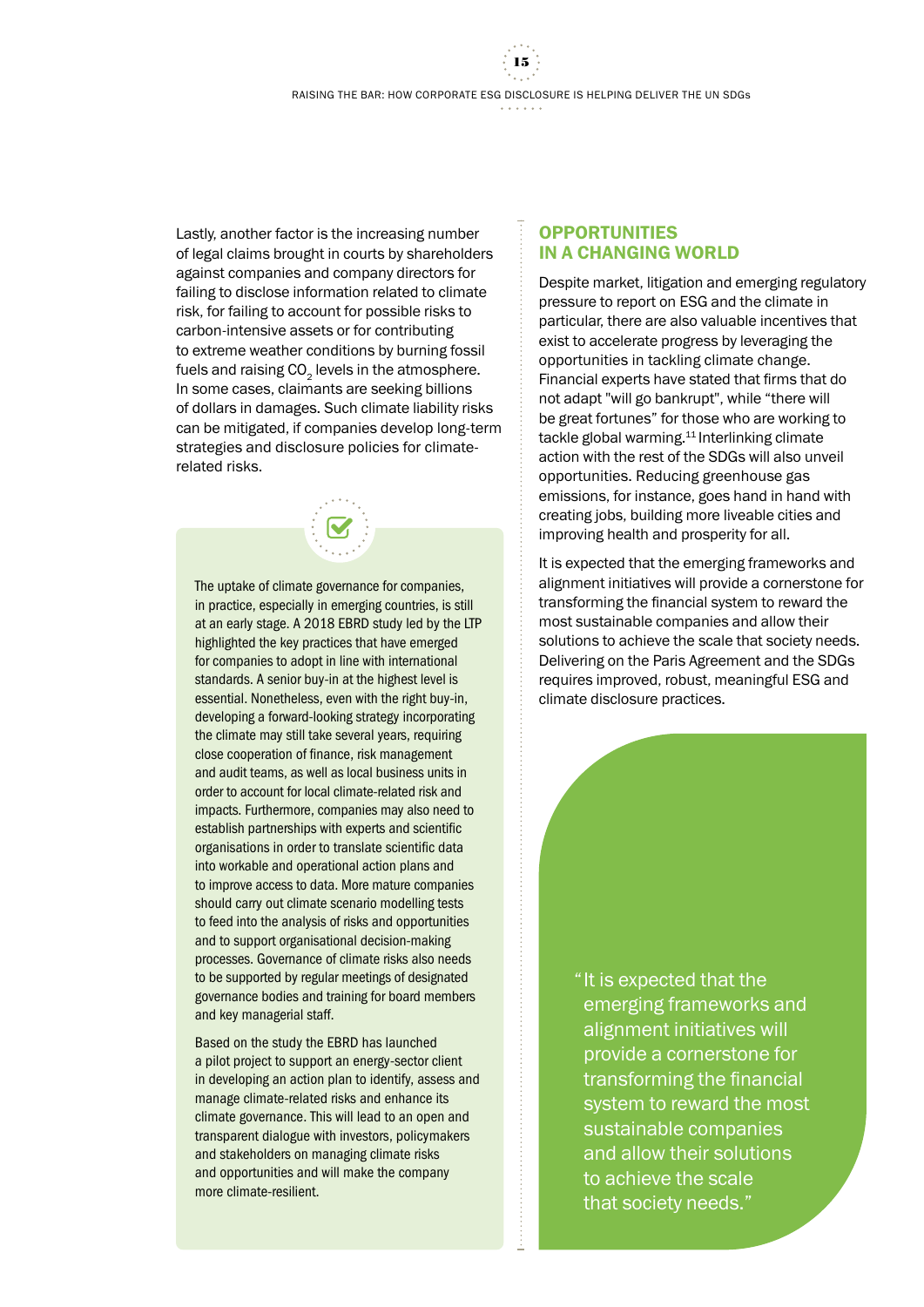



### EBRD building partnerships for achieving SDG 12 (Responsible consumption and production), SDG 13 (Climate action) and SDG 17 (Partnerships for the goals)

by Vesselina Haralampieva (Senior Counsel) and Kate Harrington (Chief Counsel, EBRD)

Few things are as interwoven with human existence and culture as food. At the most basic level, we need food to survive. Beyond sustenance, the production and sharing of food is often central to cultures around the world. However global food production is also a major contributor to climate change, and nearly one-third of food produced for human consumption is either lost or wasted. This amounts to 1.3 billion tonnes of food, resulting in US\$ 1 trillion in economic costs, around US\$ 700 billion in environmental costs and around US\$ 900 billion in social costs.12 Despite this, more than 10 per cent of the global population goes hungry.13 And the number of people who are undernourished or facing severe food insecurity worldwide is increasing. Reducing food loss and waste (FLW) included in SDG Target 12.3 requires global food waste at the retail and consumer levels to be halved and food losses along production and supply chains to reduce by 2030.14

Reducing FLW is an important way to increase the efficiency of the food system, improve food security and nutrition, and contribute towards environmental sustainability. In addition to SDG 12 (responsible consumption and production), reducing FLW contributes directly to SDG 2, which calls for an end to hunger, the achievement of food security and improved nutrition, and the promotion of sustainable agriculture. The positive environmental impacts from reducing FLW support SDG 6 (sustainable water management), SDG 13 (climate change), SDG 14 (marine resources), SDG 15 (terrestrial ecosystems, forestry, biodiversity) and other SDGs. In service of SDG 17 (partnerships for the goals), the EBRD works closely with Food and Agriculture Organization of the United Nations (FAO) and the International Fund for Agricultural Development (IFAD) to address FLW.

The EBRD invests in the private sector to encourage companies to adopt sustainable practices, reduce waste and integrate ESG data into their reporting. Climate change will affect food security, including food production and distribution channels. At the same time FLW negatively affects climate and environmental

sustainability. Companies adopting sustainable business roadmaps will generate less waste, fewer greenhouse gas emissions, and more considerate usage of food resources.

In accordance with the objectives of the EBRD's Agribusiness Strategy (2019-23) and the EBRD's Green Economy Transition Approach, the LTP developed FLW Guidelines for Greece and Turkey<sup>15</sup> in 2019 aimed at identifying and promoting policies, regulatory measures and business practices that would have a positive impact on prevention, reduction and management of FLW at supply and retail levels. In addition, the guidelines highlight good sector practices for the integration of the circular economy approach into the relevant stages of the food supply chain.16 This initiative has been implemented in partnership with FAO.

FLW represents economic losses for all actors along food supply chains, including end-consumers. Investments designed to reduce FLW yield more safe and nutritious food for human consumption than investing only in increasing food production. Engaging the public sector, private sector and civil society is critical to raise awareness and focus efforts for change at the retail and consumer levels. From better matching supply with fluctuating demand for different food types, using "ugly" fruits and vegetables as ingredients for food products such as baby food and spreads to ensuring expiration dates reflect the true shelf life of products, retailers can reduce their food waste. Retailers can also play an important role in ensuring any surplus edible food is redistributed for human consumption, helping divert food waste from landfill and providing high quality nutrition to food-insecure consumers. Interventions that help people avoid overbuying food and letting it spoil can help save money while also creating new business opportunities.

FLW is a significant global challenge for business, policymakers and civil society. The EBRD is committed to work in partnership with all stakeholders to meet the SDG Goals.